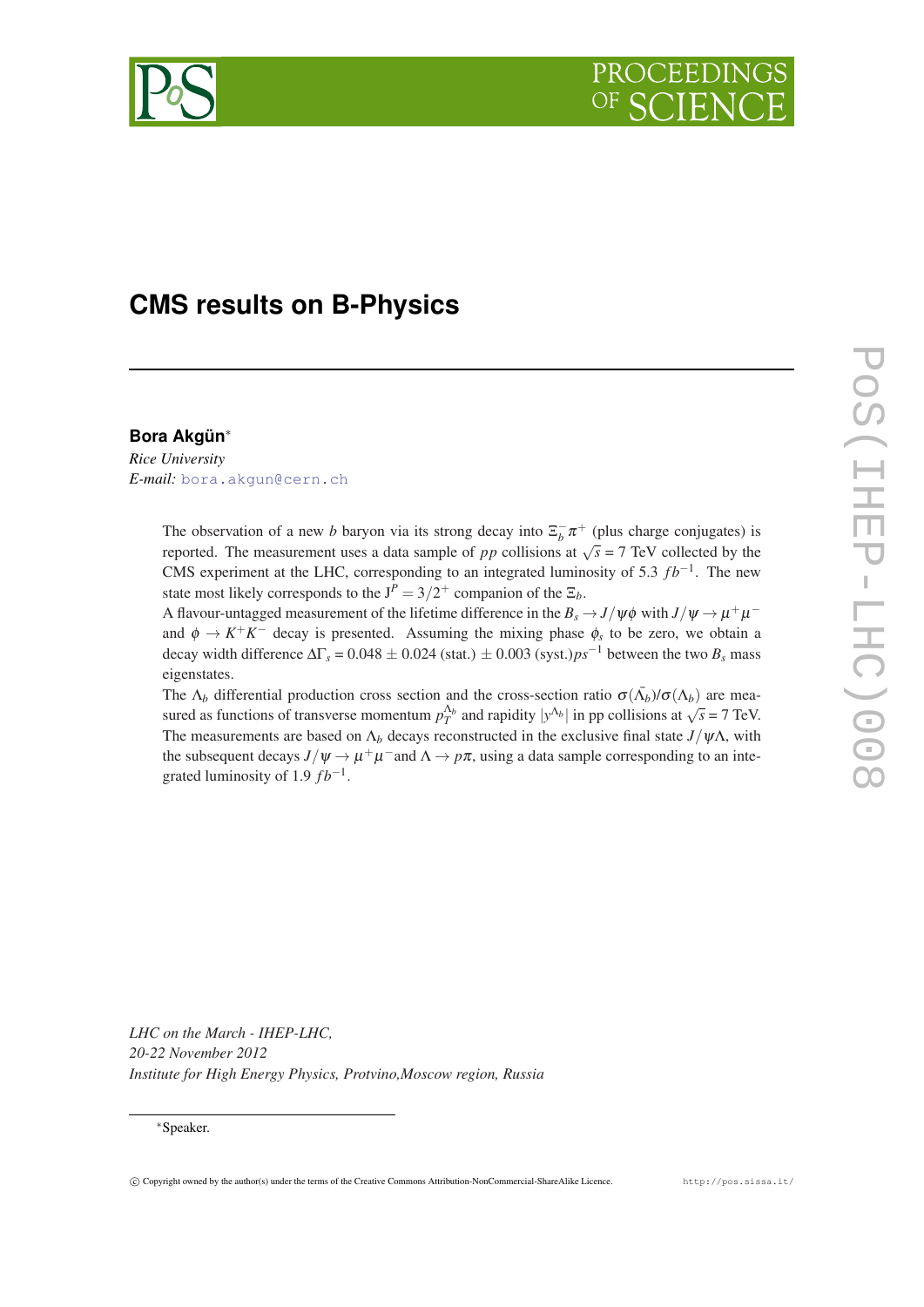#### 1. Observation of a new  $\Xi_b$  baryon

This section presents a search for the decay  $\Xi_b^{*0} \to \Xi_b^ \frac{1}{b} \pi^+$ , with  $\Xi_b^- \to J/\psi \Xi^-$ ,  $J/\psi \to \mu^+ \mu^-$ ,  $\Xi^- \to \Lambda^0 \pi^-$ , and  $\Lambda^0 \to p \pi^-$ . Charge conjugate states are implied throughout. The reconstruction of such decays involves the presence of three secondary vertices, where the  $\overline{\Sigma}_{h}^{-1}$  $\overline{b}$ ,  $\Xi^-$ , and  $\Lambda^0$  decay, which are well separated from the primary interaction vertex. We measure the difference (*Q*) between the  $\Xi_b^{*0}$  mass and the sum of the masses of its decay products  $Q = M_{inv}(J/\psi \Xi^- \pi^+)$  $M_{inv}(J/\psi \Xi^{-}) - m_{\pi}$ , where  $M_{inv}$  stands for invariant mass and  $m_{\pi}$  is the world average charged pion mass [[1\]](#page-6-0).

The reconstruction of the  $\Xi_b^- \to J/\psi \Xi^-$  candidates begins by identifying  $J/\psi \to \mu^+\mu^-$  decays. Candidate  $J/\psi$  mesons are reconstructed by combining pairs of oppositely charged muons having an invariant mass within [1](#page-6-0)50MeV of the nominal  $J/\psi$  mass [1]. Candidate  $\Lambda^0$  baryons are reconstructed in decays to a pion  $(\pi_{\Lambda})$  and a proton with opposite charge where the higher momentum track is assumed to be the proton. Possible contamination from mis-reconstructed  $K_s$  mesons is removed by requiring the candidate mass, when assuming both tracks are pions, to be out of a 20 MeV window around the  $K_s$  nominal mass [\[1\]](#page-6-0). Candidate  $\Xi^-$  baryons are reconstructed by combining a  $\Lambda^0$  candidate with a track  $(\pi_{\Xi})$  of the same charge sign as the  $\pi_{\Lambda}$ . A veto of a 20 MeV window around the  $\Omega$  nominal mass [[1](#page-6-0)] is applied when assuming that the  $\pi_{\Xi}$  is a kaon. The  $\Xi^$ candidate is then combined with the *J*/ $\psi$  candidate to form a  $\overline{\Sigma}_{b}^{-1}$  $\bar{b}$  candidate with a kinematic vertex fit, constraining their masses to the world average values. The primary vertex (PV) where the  $\overline{\Sigma}_{b}^{-1}$ *b* has been created is chosen by taking the closest vertex to the  $\overline{\Sigma}_{h}^{-1}$  $\overline{b}$  trajectory.

The  $\Xi_b^ \overline{b}$  signal selection cuts have been chosen by an iterative algorithm, which looks for the maximum  $S/\sqrt{S+B}$  within the  $\Xi_b^-$  mass peak, while never allowing the  $\Xi_b^ \bar{b}$  signal yield to decrease. As displayed in Fig. [1\(](#page-2-0)left) the measured mass is  $5795.0 \pm 3.1$ (stat.) MeV which is in good agreement with [\[1\]](#page-6-0) and the measured resolution is  $23.7 \pm 3.2$ (stat.) MeV with a signal yield of  $108 \pm 14$  events.

To reconstruct candidate  $\Xi_b^{*0}$  baryons, the  $\Xi_b^ <sub>b</sub>$  candidates, with a mass within 2.5 $\sigma$  of the signal</sub> peak, are combined with tracks, assumed to be pions, whose trajectory distance to the chosen PV is <  $3\sigma$  and whose charge is opposite to the pion from the  $\Xi^-$  decay (right sign). We search for narrow resonances in the *Q* mass difference distribution. To model the background shape of the *Q* variable, the events in which the pions from the  $\Xi_b^{*0}$  and the  $\Xi_b^ <sub>b</sub><sup>-</sup>$  decays have the same sign (wrong</sub> sign candidates) are used.

The measured opposite-sign *Q* distribution is displayed in Fig. [1](#page-2-0)(right) for the range 0-50 MeV. The 21 events observed in the region  $12 < Q < 18$  MeV represent a clear excess with respect to the expected background yield of  $3.0 \pm 1.4$  events, evaluated by integrating the background function in this *Q* window. An un-binned maximum-likelihood fit is performed to the oppositesign *Q* distribution with a Breit-Wigner distribution convolved with a Gaussian function, added to the background function previously described. The fitted parameters of the peak are  $Q = 14.84 \pm 10^{-10}$ 0.74 (stat.) MeV and Breit-Wigner width  $\Gamma = 2.1 \pm 1.7$  (stat.) MeV. The systematic uncertainty on the measured *Q* value is evaluated through a detailed MC simulation and found to be 0.26 MeV.

In summary, a new neutral  $\Xi_b$  baryon has been discovered with 5.0 *fb*<sup>−1</sup> of CMS data with a significance of 6.6 $\sigma$ . The measured  $Q = M_{inv}(J/\psi \Xi^- \pi^+) - M_{inv}(J/\psi \Xi^-) - m_{\pi}$  value is 14.81  $\pm$  0.74(stat.)  $\pm$  0.26(syst.) MeV. According to theory predictions the new baryon is the  $\Xi_b^{*0}$ , with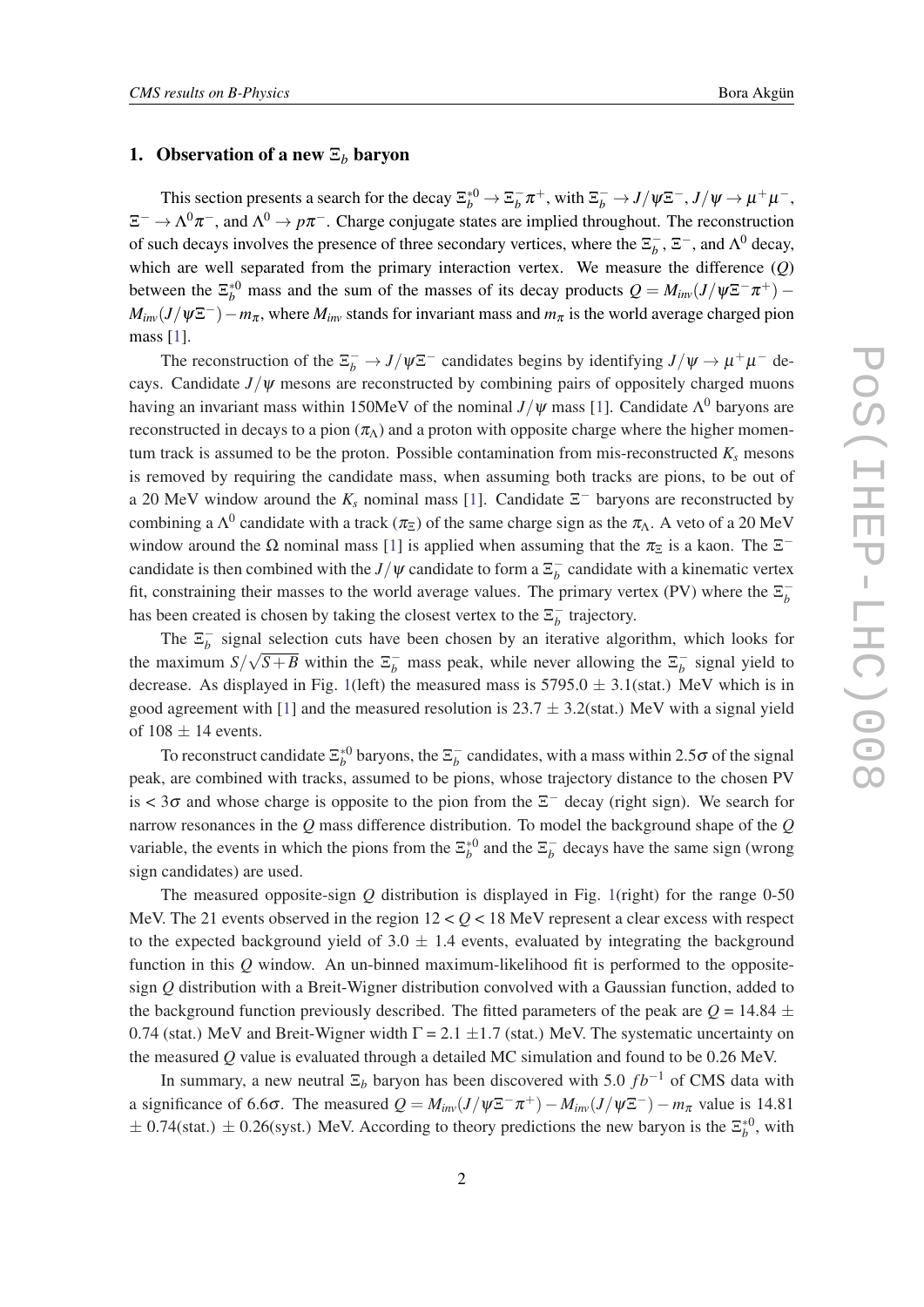<span id="page-2-0"></span> $J = 3/2$ .



Figure 1: (Left) Invariant-mass distributions of the selected  $\Xi_b^-$  candidates (closed circles) and of the *J*/ $\psi \Xi^$ pairs where the proton and  $\pi_{\overline{z}}$  have the same charge (open squares). The blue solid curve represents the result of the signal-plus-background fit to the  $\overline{\Sigma_b}$  distribution, while the red dashed line shows the corresponding background component. (Right) Opposite-sign  $Q$  distribution (closed circles) in the  $0 < Q < 50$ MeV range, along with the result of the signal-plus-background fit (blue solid curve); the background term is also shown (red dashed curve).

## 2. Measurement of the *B<sup>s</sup>* lifetime difference

The decay of a  $B_s$  meson is characterized by the possibility that it may go through the mixing between its two flavor eigenstates  $(B_s - \bar{B}_s)$ . The resulting mass eigenstates from mixing are expected to have sizable mass and decay width difference. Since the CP-violating mixing phase is expected to be small in the Standard Model, the two mass eigenstates are approximately equal to CP eigenstates. The light mass eigenstate is expected to be a CP-even state with a shorter lifetime than the heavy mass eigenstate which is a CP-odd state. The decay width difference of the two *B<sub>s</sub>* eigenstates is found to be several percent of the mean decay rate. In the decay  $B_s \rightarrow J/\psi \phi$ with  $J/\psi \rightarrow \mu^+\mu^-$  and  $\phi \rightarrow K^+K^-$ , the final state is an admixture of the CP-even and CP-odd eigenstates. A measurement of the lifetime difference ( $\Delta\Gamma$ <sub>s</sub>) of the two mass eigenstates can be performed using the proper decay time distribution of  $B<sub>s</sub>$  meson. The additional information required to separate the light and heavy mass eigenstates can be obtained from the angular distribution of the final decay products.

The  $J/\psi$  candidates are reconstructed from two oppositely charged muon pairs that originated from a common vertex with an invariant mass lies within 150 MeV of the world-average *J*/ψ mass [[1\]](#page-6-0). Candidate  $\phi(1020)$  mesons are reconstructed from pairs of oppositely charged tracks with  $p_T > 0.7$  GeV, that are selected from a sample where all the muon candidate tracks forming the  $J/\psi$  candidate have been removed. Each such track is assumed to be a kaon and the invariant mass of a track pair is required to be within 10 MeV of the world average  $\phi(1020)$ -meson mass [\[1\]](#page-6-0).

The  $B_s$  candidates are formed by combining a  $J/\psi$  with a  $\phi$  (1020) candidate. The two muons and the two kaons are subjected to a combined vertex and kinematic fit, where the dimuon invariant mass is constrained to the nominal  $J/\psi$  mass [\[1\]](#page-6-0). The  $B_s$  candidates are selected if the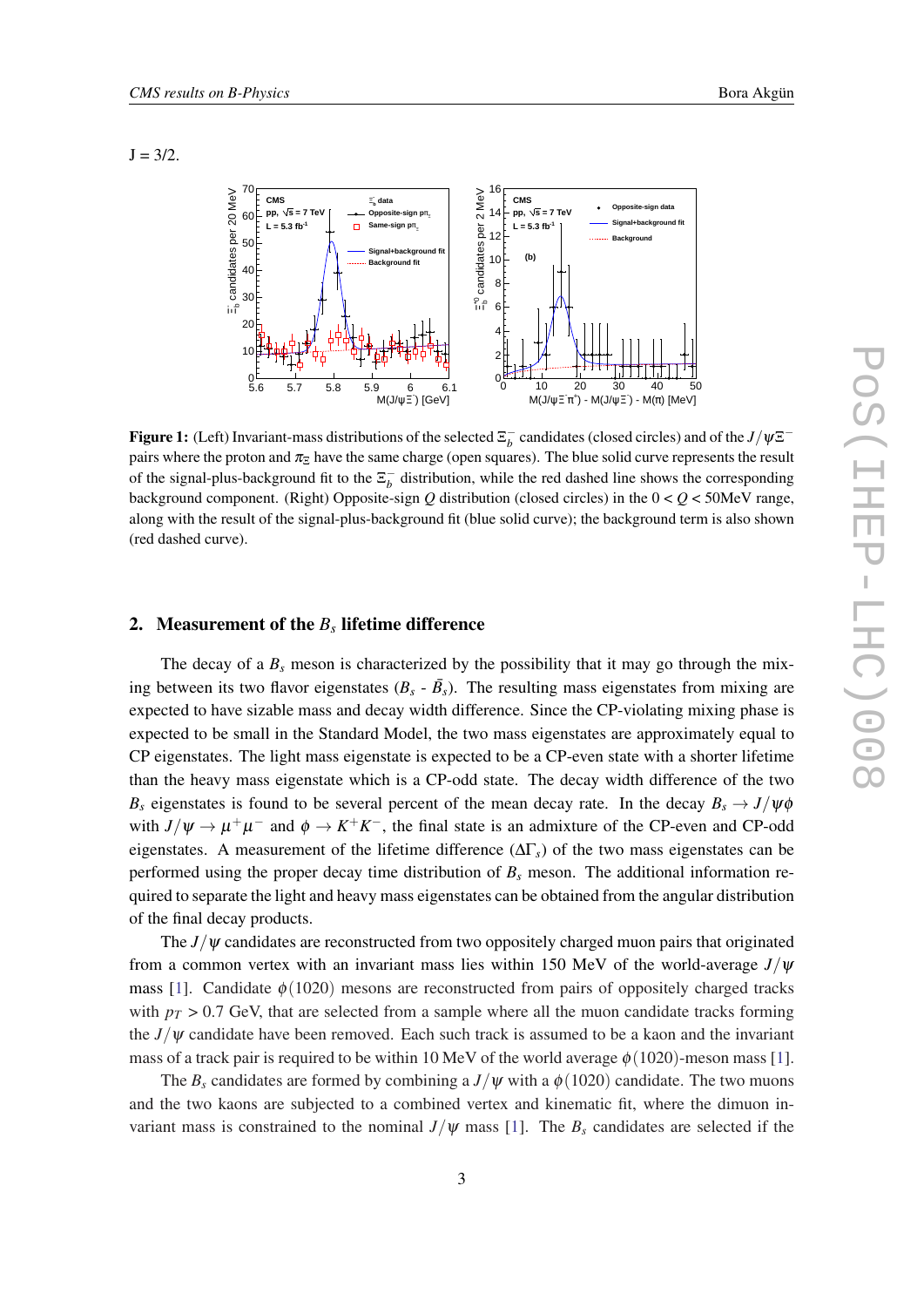corresponding  $(J/\psi,\phi)$  pair has an invariant mass between 5.20 and 5.65 GeV, and a  $\chi^2$  vertexfit probability larger than 2%. For events with more than one  $B_s$  candidate, that with the highest vertex-fit probability is selected.

An un-binned maximum likelihood fit to the data is performed by including the information on the invariant mass, proper decay time and the three decay angles of the reconstructed  $B_s$  candidates. The fit is applied to the sample of 19,200 candidates, selected in the mass range [5.24 - 5.49] GeV and proper decay length range [0.02 - 0.3] cm. From this five-dimensional fit, the physics parameters of interest ΔΓ<sub>*s*</sub>, Γ<sub>*s*</sub>,  $|A_{\perp}^2|$ ,  $|A_{\parallel}^2|$  and  $\delta_{\parallel}$  are determined, assuming that the mixing phase  $\phi_s$ is zero.

The mass distribution of the reconstructed  $B_s$  candidates is shown in Fig. 2(left), together with the overlaid five-dimensional fit projection. The measured signal yield is  $14456 \pm 140$ , with a fitted mass mean of  $5366.8 \pm 0.1$  MeV. The full fit was finally performed in the full mass range, and the one-dimensional projections on the distributions of the proper decay length distributions and the angular variables are shown in Fig. 2(right) and Fig. [3](#page-4-0) respectively.



and the fit is shown in the histogram below. (Right) Proper decay length projection of the five-dimensional Figure 2: (Left) Mass projection of the five-dimensional maximum likelihood fit to the data. The points are the data distribution, the solid blue line shows the full fit, the green dash-dotted line is the signal model component, the red long-dashed line is the background component. The pull between the mass distribution maximum likelihood fit to the data. The points are the data distribution, the solid blue line shows the full fit, the green dash-dotted line is the signal model component, with the CP-even (odd) component shown in blue short dashed line (magenta dash-dot-dotted line), and the red long dashed line is the background component. The pull between the proper decay length distribution and the fit is shown in the histogram below.

The  $B_s$  decay width difference,  $B_s$  mean lifetime, transversity amplitudes ( $|A_\perp^2|$  and  $|A_\parallel^2|$  and the strong phase  $\delta_{\parallel}$  are measured to be

$$
\Delta\Gamma_s = 0.048 \pm 0.024(stat.) \pm 0.003(syst.)ps^{-1},
$$
  
\n $t_{B_s} = 0.04580 \pm 0.00059(stat.) \pm 0.00022(syst.)cm,$   
\n $|A_{\perp}^2| = 0.528 \pm 0.010(stat.) \pm 0.015(syst.),$   
\n $|A_{\parallel}^2| = 0.251 \pm 0.013(stat.) \pm 0.014(syst.),$   
\n $\delta_{\parallel} = 2.79 \pm 0.14(stat.) \pm 0.19(syst.)rad.$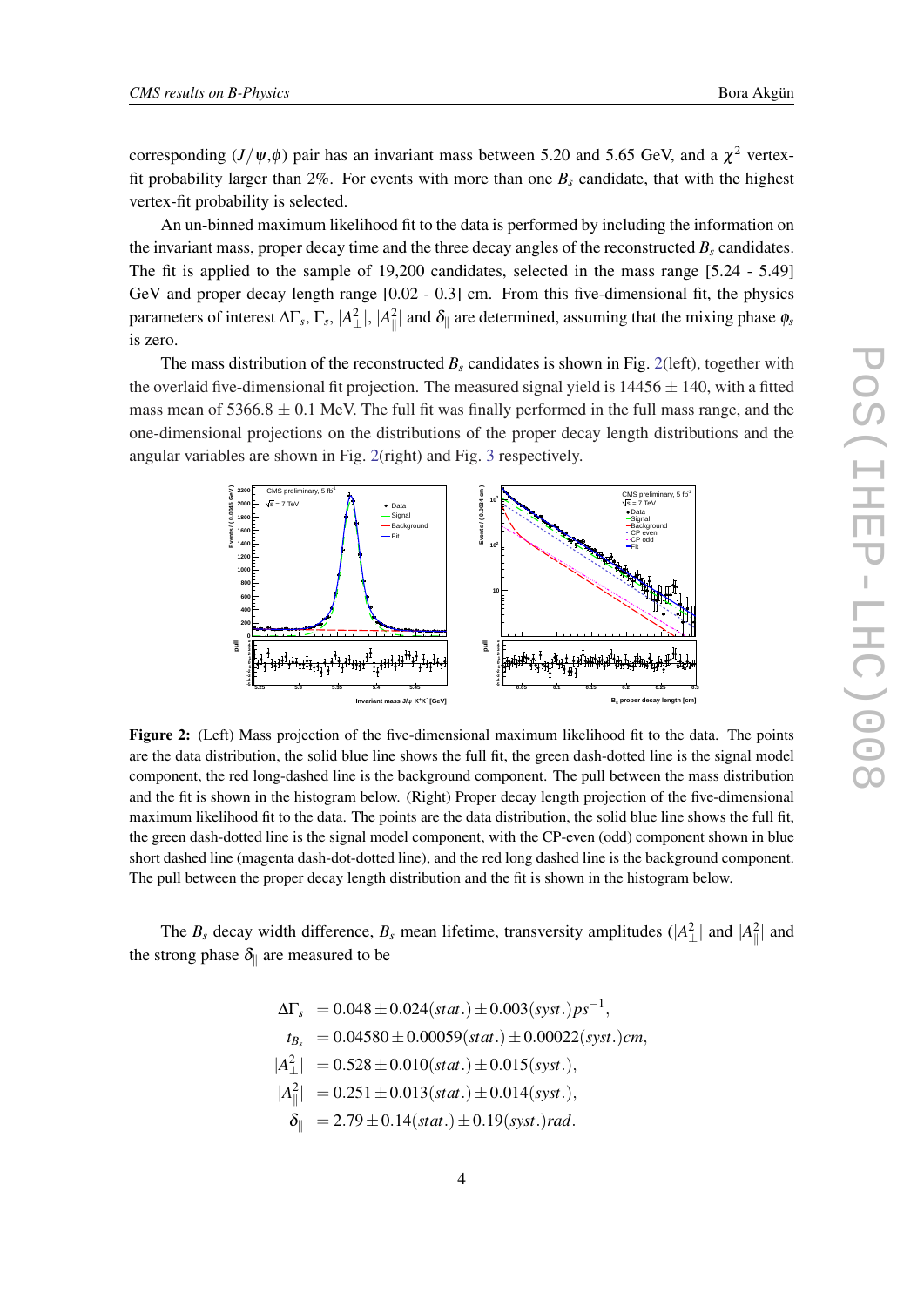<span id="page-4-0"></span>

Figure 3: The angular projection of the five-dimensional maximum likelihood fit to the data. The plots show the projections on the angular variables  $cos(\psi_T)$ ,  $cos(\theta_T)$  and the angle  $\phi$ 

# 3. Measurement of the  $\Lambda_b$  cross section and the  $\bar{\Lambda_b}$  to  $\Lambda_b$  ratio

Measurements of b-hadron production at 7 TeV represent a test of theoretical approaches that aim to describe heavy-flavor production at the new center-of-mass energy. Furthermore, understanding the production rates for b hadrons represents an essential component in accurately estimating heavy-quark backgrounds for various searches, such as  $H^0 \to b\bar{b}$  and supersymmetric or exotic new physics signatures with b quarks.

This study presents the first measurement of the production cross section of a b baryon, Λ*b*, from fully reconstructed *J*/ $\psi\Lambda$  decays in pp collisions at  $\sqrt{s} = 7$  TeV and complements the measurements of  $B^+$  [[2](#page-6-0)],  $B^0$  [\[3\]](#page-6-0), and  $B_s^0$  [[4\]](#page-6-0) production cross sections also performed by CMS experiment.

Events with  $\Lambda_b$  baryons reconstructed from their decays to the final state  $J/\psi\Lambda$ , with  $J/\psi \rightarrow$  $\mu^+\mu^-$  and  $Λ \to pπ$ , are used to measure the differential cross sections  $dσ/dp_T^{\Lambda_b}\times B(\Lambda_b\to J/\psi\Lambda),$ *d*σ/*dy*<sup>Λ*b*</sup> × *B*(Λ*b* → *J*/ψΛ), and σ( $\bar{Λ}_b$ )/σ(Λ*b*) with respect to the transverse momentum  $p_T^{\Lambda_b}$  and the rapidity  $|y^{\Lambda_b}|$ , as well as the integrated cross section times branching fraction for  $p_T^{\Lambda_b} > 10 \text{ GeV}$ and  $|y^{\Lambda_b}| < 2.0$ .

Opposite-sign muon pairs are fit to a common vertex to form  $J/\psi$  candidates, which are required to be within 150MeV of the world-average  $J/\psi$  mass [\[1\]](#page-6-0). The  $\Lambda$  candidates are formed by fitting oppositely charged tracks to a common vertex. The invariant mass  $m_{p\pi}$  is required to be within 8MeV of the world-average Λ mass [[1](#page-6-0)]. Candidates are rejected if  $m_{π<sup>+</sup>π<sup>-</sup>}$  is within 20MeV of the world-average  $K_S^0$  mass [[1](#page-6-0)].

The  $\Lambda_b$  candidates are formed by combining a  $J/\psi$  candidate with a  $\Lambda$  candidate. A vertex constrained fit is performed with the two muons and the  $\Lambda$  candidate, with the invariant masses of the  $J/\psi$  and  $\Lambda$  candidates constrained to their world-average values [\[1\]](#page-6-0). The  $\Lambda_b$  vertex fit confidence level is required to be greater than 1% and the reconstructed  $\Lambda_b$  mass must satisfy 5.2  $<$   $m_{J/\nu\Lambda}$  < 6.0 GeV.

The  $\Lambda_b$  yields are extracted from un-binned extended maximum-likelihood fits to the  $m_{J/\psi\Lambda}$ distribution in bins of  $p_T^{\Lambda_b}$  and  $|y^{\Lambda_b}|$ . In each bin, the signal is described by a double-Gaussian function with resolution parameters fixed to values found when fitting simulated signal events and means set to a common value left free in the fit. The background shape is modeled with a thirdorder polynomial, whose parameters are left free to float independently in each bin. The ratio of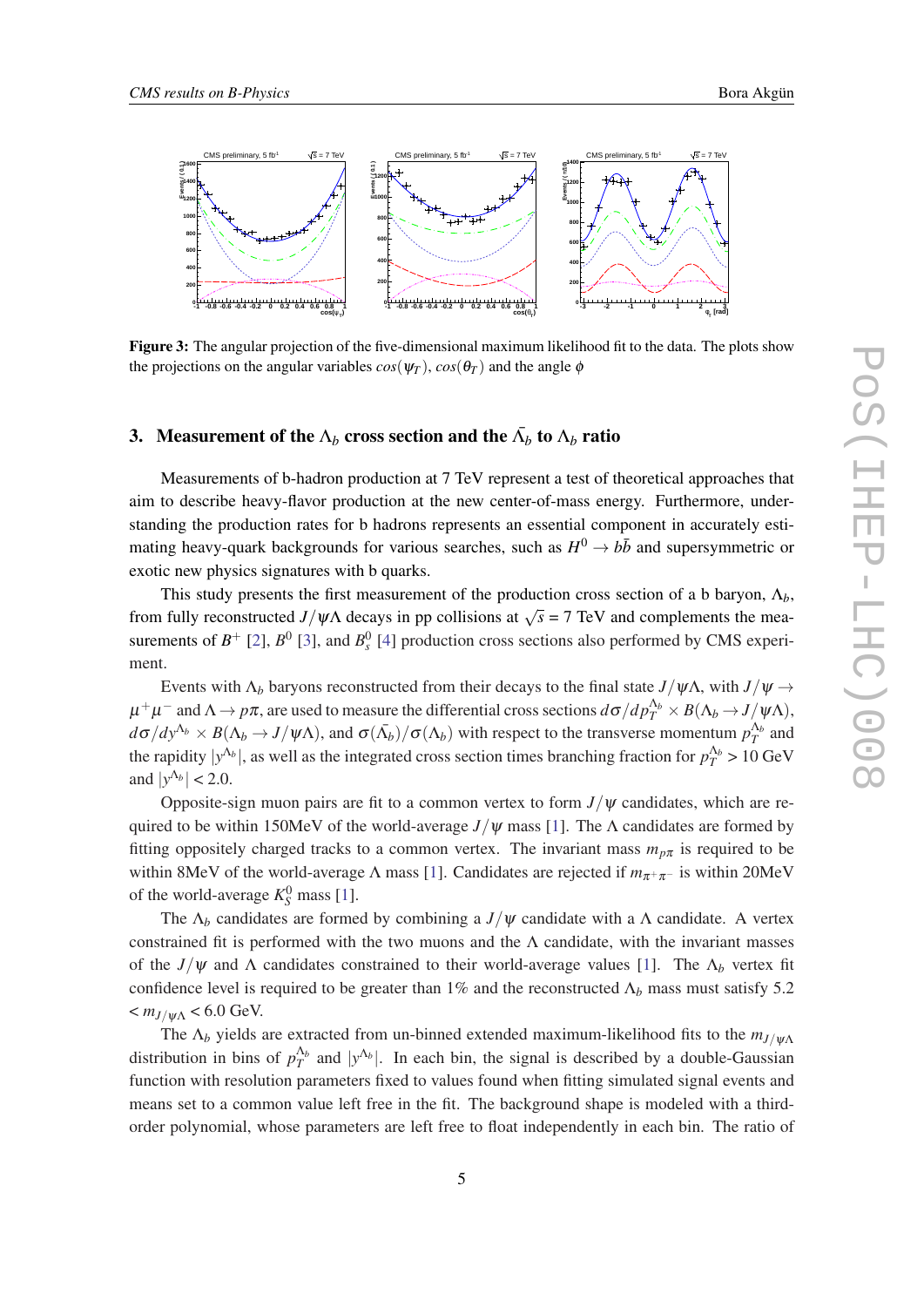antiparticle to particle yields is obtained by simultaneously fitting the  $\Lambda_b$  and  $\bar{\Lambda_b}$  mass distributions, with resolution parameters fixed from the fit to the combined  $\Lambda_b$  and  $\bar{\Lambda_b}$  simulated sample and common mean allowed to float. The background shapes are fit with separate third-order polynomials, whose parameters are left free in the fit.

Fig. 4 shows the fits to the  $m_{J/\psi\Lambda}$  distributions for  $\Lambda_b$  and  $\bar{\Lambda}_b$  candidates in the inclusive sample with  $p_T^{\Lambda_b} > 10$  GeV and  $|y^{\Lambda_b}| < 2.0$ . The total number of signal events extracted from an inclusive fit is  $1252 \pm 42$ , where the uncertainty is statistical only.



Figure 4: Fit results for the  $m_{J/\psi\Lambda}$  distributions for  $\Lambda_b$  and  $\bar{\Lambda}_b$  candidates in the inclusive sample with  $p_T^{\Lambda_b}$  $> 10$  GeV and  $|y^{\Lambda_b}| < 2.0$ , where the dashed line shows the background fit function, the solid line shows the sum of signal and background, and the points indicate the data.

A comparison of the measured Λ*<sup>b</sup>* differential cross section and previous CMS results for b-hadron production versus  $p_T$  is shown in Fig. [5](#page-6-0), where the data are fit to the Tsallis function [5]

$$
\frac{1}{N}\frac{dN}{dpt} = Cpt \left[ 1 + \frac{\sqrt{p_{\rm T}^2 + m^2} - m}{nT} \right]^{-n}.
$$
\n(3.1)

Here C is a normalization parameter, T and n are shape parameters, m is the mass of the b hadron and N is the b-hadron yield. The statistical and bin-to-bin systematic uncertainties are used in the fits. The T parameter represents the inverse slope parameter of an exponential, which dominates at low pT. Since our data do not constrain that region well, T is fixed to the mean value found from fitting the  $B^+$  and  $B^0$  distributions, where the  $p_T$  threshold is lowest. The result of T = 1.10 GeV is used to obtain the following values of the n parameter, which controls the power-law behavior at high  $p_T$ : n( $B^+$ ) = 5.5  $\pm$  0.3, n( $B^0$ ) = 5.8  $\pm$  0.3, n( $B_s^0$ ) = 6.6  $\pm$  0.4, and n( $\Lambda_b$ ) = 7.6  $\pm$ 0.4. The larger n value for  $\Lambda_b$  indicates a more steeply falling  $p_T$  distribution than observed for the mesons, also suggesting that the production of  $\Lambda_b$  baryons, relative to B mesons, varies as a function of  $p_T$ , with a larger  $\Lambda_b/B$  ratio at lower transverse momentum.

The ratio  $\sigma(\bar{\Lambda}_b)/\sigma(\Lambda_b)$  versus  $p_T^{\Lambda_b}$  and  $|y^{\Lambda_b}|$  are shown in Fig. [6](#page-6-0). The ratio  $\sigma(\bar{\Lambda}_b)/\sigma(\Lambda_b)$ is found to be consistent with unity and constant as a function of both  $p_T^{\Lambda_b}$  and  $|y^{\Lambda_b}|$  within the uncertainties, as predicted by POWHEG and PYTHIA.